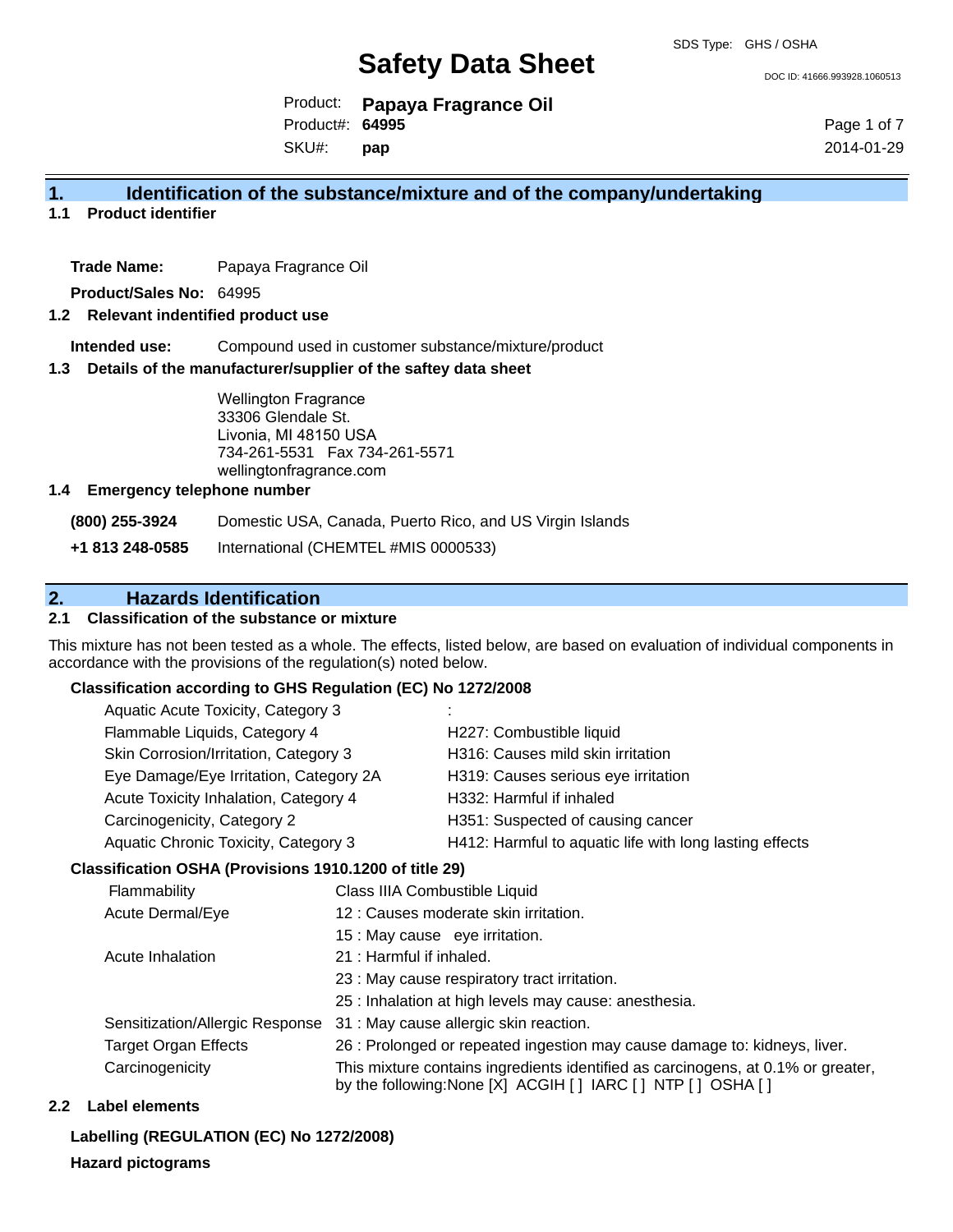DOC ID: 41666.993928.1060513

Page 2 of 7 2014-01-29

Product: **Papaya Fragrance Oil** Product#: **64995**

SKU#: **pap**

**Signal Word: Warning Hazard statments**

| H <sub>22</sub> 7 | Combustible liquid                                |
|-------------------|---------------------------------------------------|
| H316              | Causes mild skin irritation                       |
| H319              | Causes serious eye irritation                     |
| H332              | Harmful if inhaled                                |
| H <sub>351</sub>  | Suspected of causing cancer                       |
| H412              | Harmful to aquatic life with long lasting effects |
|                   |                                                   |

### **Precautionary Statements**

#### **Prevention:**

| P <sub>201</sub> | Obtain special instructions before use                                   |
|------------------|--------------------------------------------------------------------------|
| P <sub>202</sub> | Do not handle until all safety precautions have been read and understood |
| P <sub>235</sub> | Keep cool                                                                |
| P <sub>264</sub> | Wash hands thoroughly after handling                                     |
| P <sub>271</sub> | Use only outdoors or in a well-ventilated area                           |
| P <sub>273</sub> | Avoid release to the environment                                         |
| P <sub>281</sub> | Use personal protective equipment as required                            |
|                  |                                                                          |

#### **Response:**

| $P304 + P312 + P340$ | IF INHALED: Call a POISON CENTER or doctor/physician if you feel unwell Remove victim<br>to fresh air and keep at rest in a position comfortable for breathing |
|----------------------|----------------------------------------------------------------------------------------------------------------------------------------------------------------|
| $P305 + P351 + P338$ | IF IN EYES: Rinse cautiously with water for several minutes Remove contact lenses if<br>present and easy to do. continue rinsing                               |
| $P308 + P313$        | IF exposed or concerned: Get medical advice/attention                                                                                                          |
| $P332 + P313$        | If skin irritation occurs: Get medical advice/attention                                                                                                        |
| $P337 + P313$        | If eye irritation persists: Get medical advice/attention                                                                                                       |
| P370 + P378          | In case of fire: Use Carbon dioxide (CO2), Dry chemical, or Foam for extinction. Do not use<br>a direct water jet on burning material                          |

#### **2.3 Other Hazards**

**no data available**

## **3. Composition/Information on Ingredients**

### **3.1 Mixtures**

This product is a complex mixture of ingredients, which contains among others the following substance(s), presenting a health or environmental hazard within the meaning of the UN Globally Harmonized System of Classification and Labeling of Chemicals (GHS):

| CAS#<br>Ingredient | EC#       | Conc.<br>Range | <b>GHS Classification</b> | <b>OSHA Classification</b> |
|--------------------|-----------|----------------|---------------------------|----------------------------|
| $100 - 51 - 6$     | 202-859-9 | $10 - 20 \%$   | H302: H313: H319: H332    | 11, 15, 23, 25, 31         |
| Benzyl Alcohol     |           |                |                           |                            |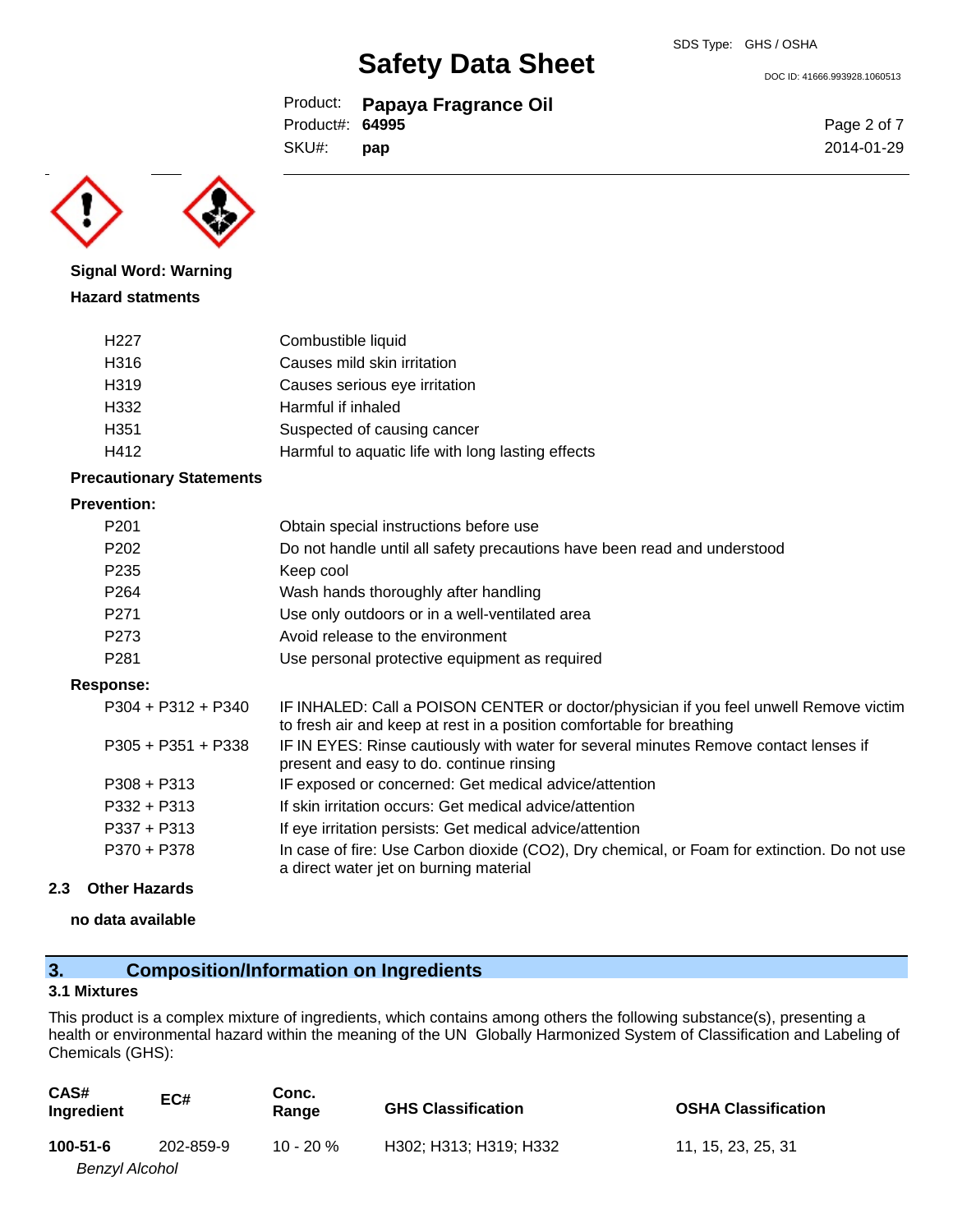DOC ID: 41666.993928.1060513

|                           |                                     | Product:                                                 | Papaya Fragrance Oil      |                            |
|---------------------------|-------------------------------------|----------------------------------------------------------|---------------------------|----------------------------|
|                           |                                     | Product#:                                                | 64995                     | Page 3 of 7                |
|                           |                                     | SKU#:                                                    | pap                       | 2014-01-29                 |
| <b>CAS#</b><br>Ingredient | EC#                                 | Conc.<br>Range                                           | <b>GHS Classification</b> | <b>OSHA Classification</b> |
| 106-33-2                  | 203-386-0                           | $5 - 10%$                                                | H316                      |                            |
| Ethyl laurate             |                                     |                                                          |                           |                            |
| 104-61-0                  | 203-219-1                           | $2 - 5%$                                                 | H316                      | 12, 15                     |
|                           | gamma-Nonalactone                   |                                                          |                           |                            |
| 123-92-2                  | 204-662-3                           | $2 - 5%$                                                 | H <sub>226</sub>          | 21                         |
|                           | Isoamyl acetate (Isopentyl acetate) |                                                          |                           |                            |
| 78-70-6                   | 201-134-4                           | $2 - 5%$                                                 | H227; H303; H315; H319    | 12, 26                     |
| Linalool                  |                                     |                                                          |                           |                            |
| $110 - 38 - 3$            | 203-761-9                           | $2 - 5%$                                                 | H316                      |                            |
| Ethyl decanoate           |                                     |                                                          |                           |                            |
| 106-27-4                  | 203-380-8                           | $1 - 2%$                                                 | H226; H316; H412          | 11, 15                     |
| Isoamyl butyrate          |                                     |                                                          |                           |                            |
| 67634-00-8                | 266-803-5                           | $1 - 2%$                                                 | H227; H302; H315          | 11, 15, 31                 |
|                           | Isoamyl Allylglycollate             |                                                          |                           |                            |
| $81 - 14 - 1$             | 201-328-9                           | $0.1 - 1.0 \%$                                           | H316; H351; H410          | 11, 15                     |
| Musk ketone               |                                     |                                                          |                           |                            |
|                           |                                     | See Section 16 for full text of GHS classification codes |                           |                            |

Total Hydrocarbon Content  $(\% w/w) = 0.00$ 

| $\overline{4}$ .                                                                           | <b>First Aid Measures</b>                                                  |                                                                                                               |  |  |
|--------------------------------------------------------------------------------------------|----------------------------------------------------------------------------|---------------------------------------------------------------------------------------------------------------|--|--|
| 4.1                                                                                        | Description of first aid measures                                          |                                                                                                               |  |  |
| Inhalation:                                                                                |                                                                            | Remove from exposure site to fresh air and keep at rest.<br>Obtain medical advice.                            |  |  |
| <b>Eye Exposure:</b>                                                                       |                                                                            | Flush immediately with water for at least 15 minutes.<br>Contact physician if symptoms persist.               |  |  |
| <b>Skin Exposure:</b>                                                                      |                                                                            | Remove contaminated clothes. Wash thoroughly with water (and soap).<br>Contact physician if symptoms persist. |  |  |
| Ingestion:                                                                                 |                                                                            | Rinse mouth with water and obtain medical advice.                                                             |  |  |
| 4.2                                                                                        | Most important symptoms and effects, both acute and delayed                |                                                                                                               |  |  |
| <b>Symptoms:</b>                                                                           |                                                                            | no data available                                                                                             |  |  |
| Risks:<br>Refer to Section 2.2 "Hazard Statements"                                         |                                                                            |                                                                                                               |  |  |
| 4.3                                                                                        | Indication of any immediate medical attention and special treatment needed |                                                                                                               |  |  |
| Treatment:                                                                                 |                                                                            | Refer to Section 2.2 "Response"                                                                               |  |  |
| 5.                                                                                         | <b>Fire-Fighting measures</b>                                              |                                                                                                               |  |  |
| 5.1                                                                                        | <b>Extinguishing media</b>                                                 |                                                                                                               |  |  |
| Suitable:<br>Carbon dioxide (CO2), Dry chemical, Foam                                      |                                                                            |                                                                                                               |  |  |
|                                                                                            | <b>Unsuitable</b><br>Do not use a direct water jet on burning material     |                                                                                                               |  |  |
| 5.2                                                                                        | Special hazards arising from the substance or mixture                      |                                                                                                               |  |  |
| During fire fighting:<br>Water may be ineffective<br><b>Advice for firefighters</b><br>5.3 |                                                                            |                                                                                                               |  |  |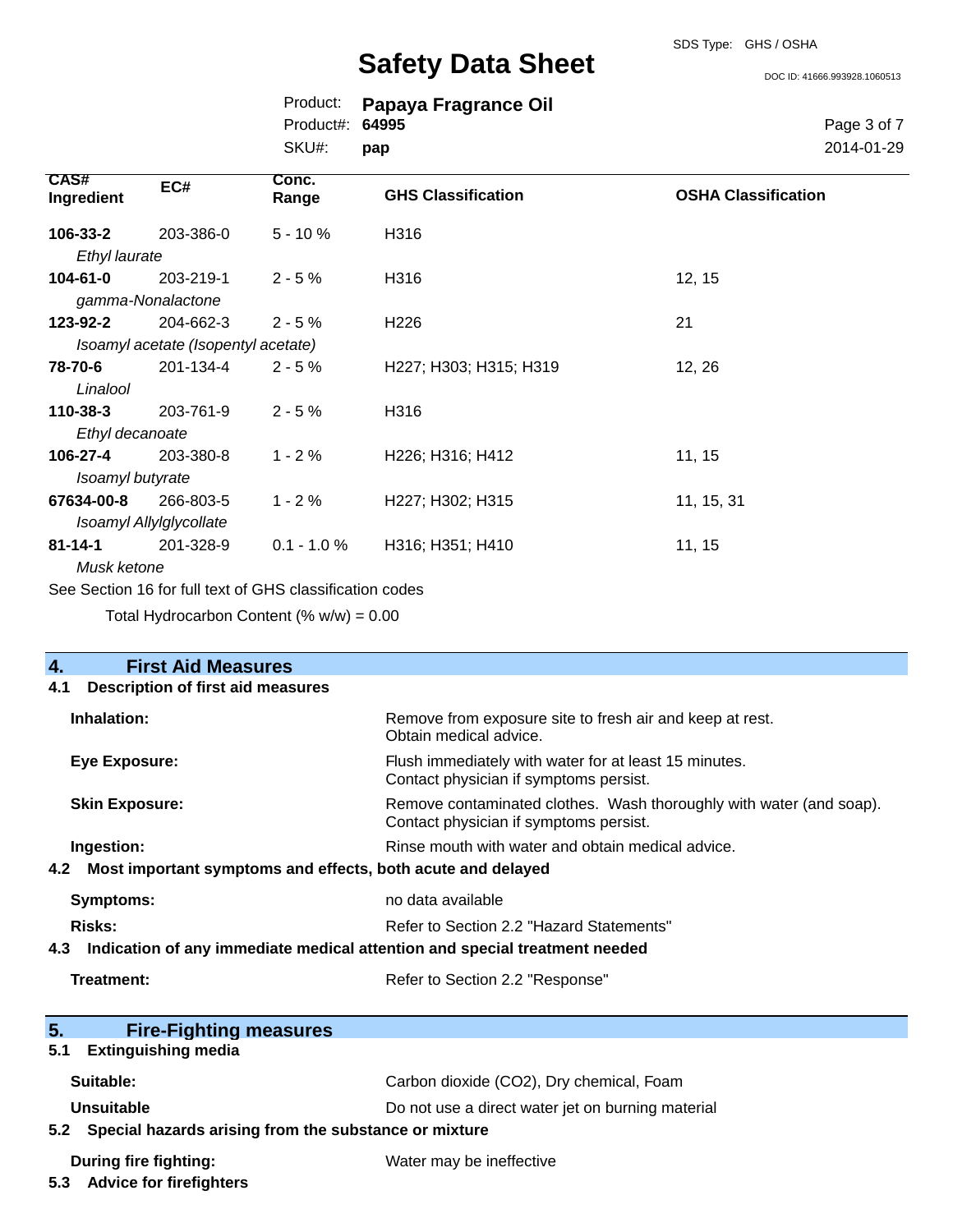DOC ID: 41666.993928.1060513

|                 | Product: Papaya Fragrance Oil |
|-----------------|-------------------------------|
| Product#: 64995 |                               |
| $\bigcap$       |                               |

SKU#: **pap** Page 4 of 7 2014-01-29

**Further information:** Standard procedure for chemical fires

## **6. Accidental Release Measures**

#### **6.1 Personal precautions, protective equipment and emergency procedures**

Avoid inhalation and contact with skin and eyes. A self-contained breathing apparatus is recommended in case of a major spill.

#### **6.2 Environmental precautions**

Keep away from drains, soil, and surface and groundwater.

#### **6.3 Methods and materials for containment and cleaning up**

Clean up spillage promptly. Remove ignition sources. Provide adequate ventilation. Avoid excessive inhalation of vapors. Gross spillages should be contained by use of sand or inert powder and disposed of according to the local regulations.

#### **6.4 Reference to other sections**

Not Applicable

## **7. Handling and Storage**

#### **7.1 Precautions for safe handling**

Apply according to good manufacturing and industrial hygiene practices with proper ventilation. Do not drink, eat or smoke while handling. Respect good personal hygiene.

#### **7.2 Conditions for safe storage, including any incompatibilities**

Store in a cool, dry and ventilated area away from heat sources and protected from light in tightly closed original container. Avoid plastic and uncoated metal container. Keep air contact to a minimum.

#### **7.3 Specific end uses**

No information available

### **8. Exposure Controls/Personal Protection**

#### **8.1 Control parameters**

| <b>Exposure Limits:</b> |                                     |              |       |      |                                           |  |
|-------------------------|-------------------------------------|--------------|-------|------|-------------------------------------------|--|
| <b>Component</b>        |                                     | <b>ACGIH</b> | ACGIH | OSHA | OSHA<br>TWA ppm STEL ppm TWA ppm STEL ppm |  |
| 123-92-2                | Isoamyl acetate (Isopentyl acetate) | 50           | 100   | 100  |                                           |  |

**Engineering Controls:** Use local exhaust as needed.

#### **8.2 Exposure controls - Personal protective equipment**

| Eye protection:                | Tightly sealed goggles, face shield, or safety glasses with brow guards and side shields, etc.<br>as may be appropriate for the exposure |
|--------------------------------|------------------------------------------------------------------------------------------------------------------------------------------|
| <b>Respiratory protection:</b> | Avoid excessive inhalation of concentrated vapors. Apply local ventilation where appropriate.                                            |
| <b>Skin protection:</b>        | Avoid Skin contact. Use chemically resistant gloves as needed.                                                                           |

## **9. Physical and Chemical Properties**

#### **9.1 Information on basic physical and chemical properties**

| Appearance: | Conforms to Standard |
|-------------|----------------------|
| Odor:       | Conforms to Standard |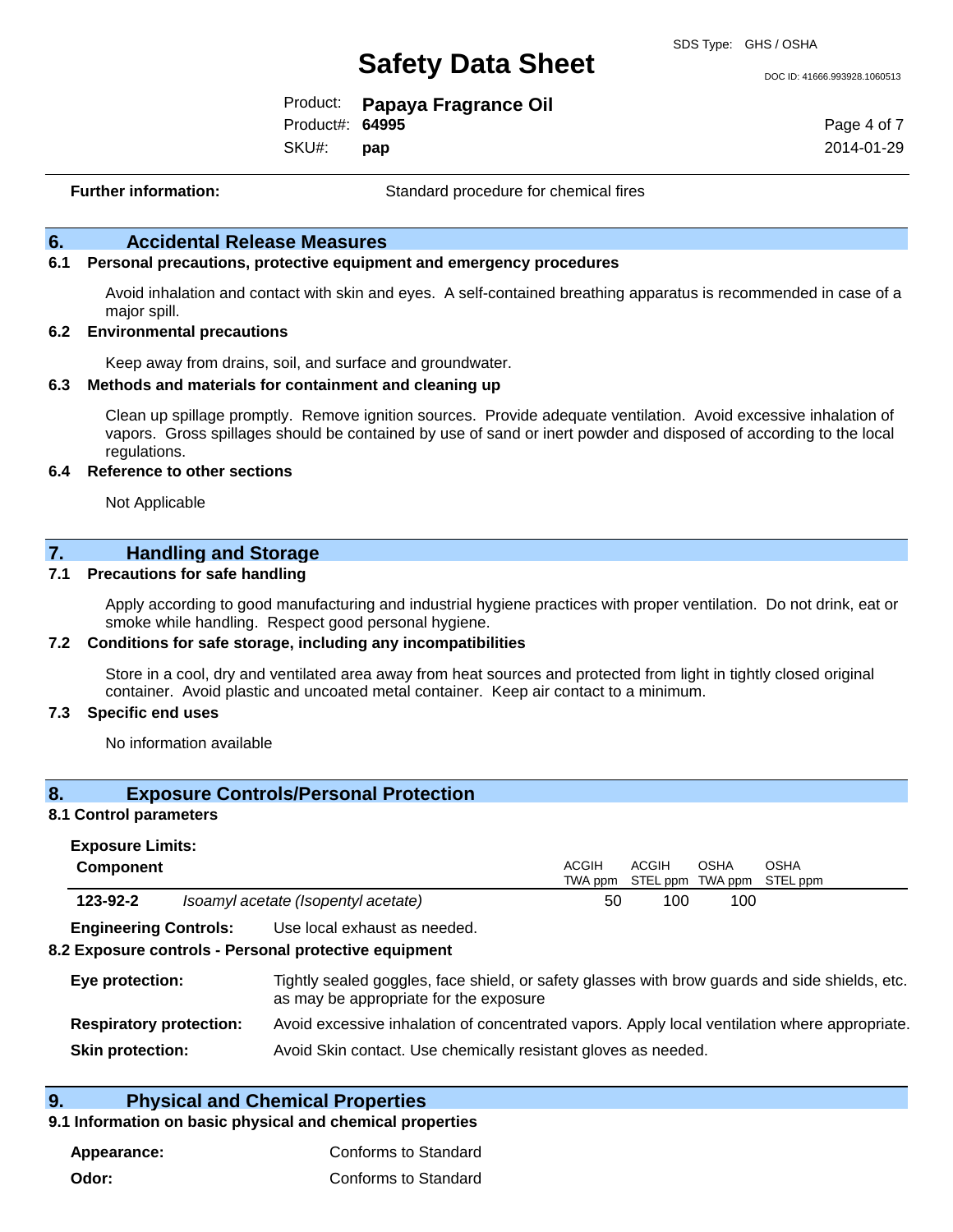DOC ID: 41666.993928.1060513

|                  | Product: Papaya Fragrance Oil |
|------------------|-------------------------------|
| Product#: 64995  |                               |
| SKU#: <b>pap</b> |                               |

Page 5 of 7 2014-01-29

| Color:                       | Colorless       |  |
|------------------------------|-----------------|--|
| Viscosity:                   | Liquid          |  |
| <b>Freezing Point:</b>       | Not determined  |  |
| <b>Boiling Point:</b>        | Not determined  |  |
| <b>Melting Point:</b>        | Not determined  |  |
| <b>Flashpoint:</b>           | 160 F (71.11 C) |  |
| <b>Auto flammability:</b>    | Not determined  |  |
| <b>Explosive Properties:</b> | None Expected   |  |
| <b>Oxidizing properties:</b> | None Expected   |  |
| Vapor Pressure (mmHg@20 C):  | 0.4013          |  |
| %VOC:                        | 8.25            |  |
| Specific Gravity @ 25 C:     | 0.9860          |  |
| Density @ 25 C:              | 0.9830          |  |
| Refractive Index @ 25 C:     | 1.4500          |  |
| Soluble in:                  | Oil             |  |

## **10. Stability and Reactivity**

| 10.1 Reactivity                         | None                                               |
|-----------------------------------------|----------------------------------------------------|
| <b>10.2 Chemical stability</b>          | Stable                                             |
| 10.3 Possibility of hazardous reactions | None known                                         |
| 10.4 Conditions to avoid                | None known                                         |
| 10.5 Incompatible materials             | Strong oxidizing agents, strong acids, and alkalis |
| 10.6 Hazardous decomposition products   | None known                                         |

## **11. Toxicological Information**

**11.1 Toxicological Effects**

| <b>Acute toxicity - Oral</b>       | (LD50: 5,208.33) Not classified - the classification criteria are<br>not met |
|------------------------------------|------------------------------------------------------------------------------|
| <b>Acute toxicity - Dermal</b>     | (LD50: 7,612.90) Not classified - the classification criteria are<br>not met |
| <b>Acute toxicity - Inhalation</b> | (LC50: 18.73) Harmful if inhaled                                             |
| <b>Skin corrosion / irritation</b> | Causes mild skin irritation                                                  |
| Serious eye damage / irritation    | Causes serious eye irritation                                                |
| <b>Respiratory sensitization</b>   | Not classified - the classification criteria are not met                     |
| <b>Skin sensitization</b>          | Not classified - the classification criteria are not met                     |
| <b>Germ cell mutagenicity</b>      | Not classified - the classification criteria are not met                     |
| Carcinogenicity                    | Suspected of causing cancer                                                  |
| <b>Reproductive toxicity</b>       | Not classified - the classification criteria are not met                     |
|                                    |                                                                              |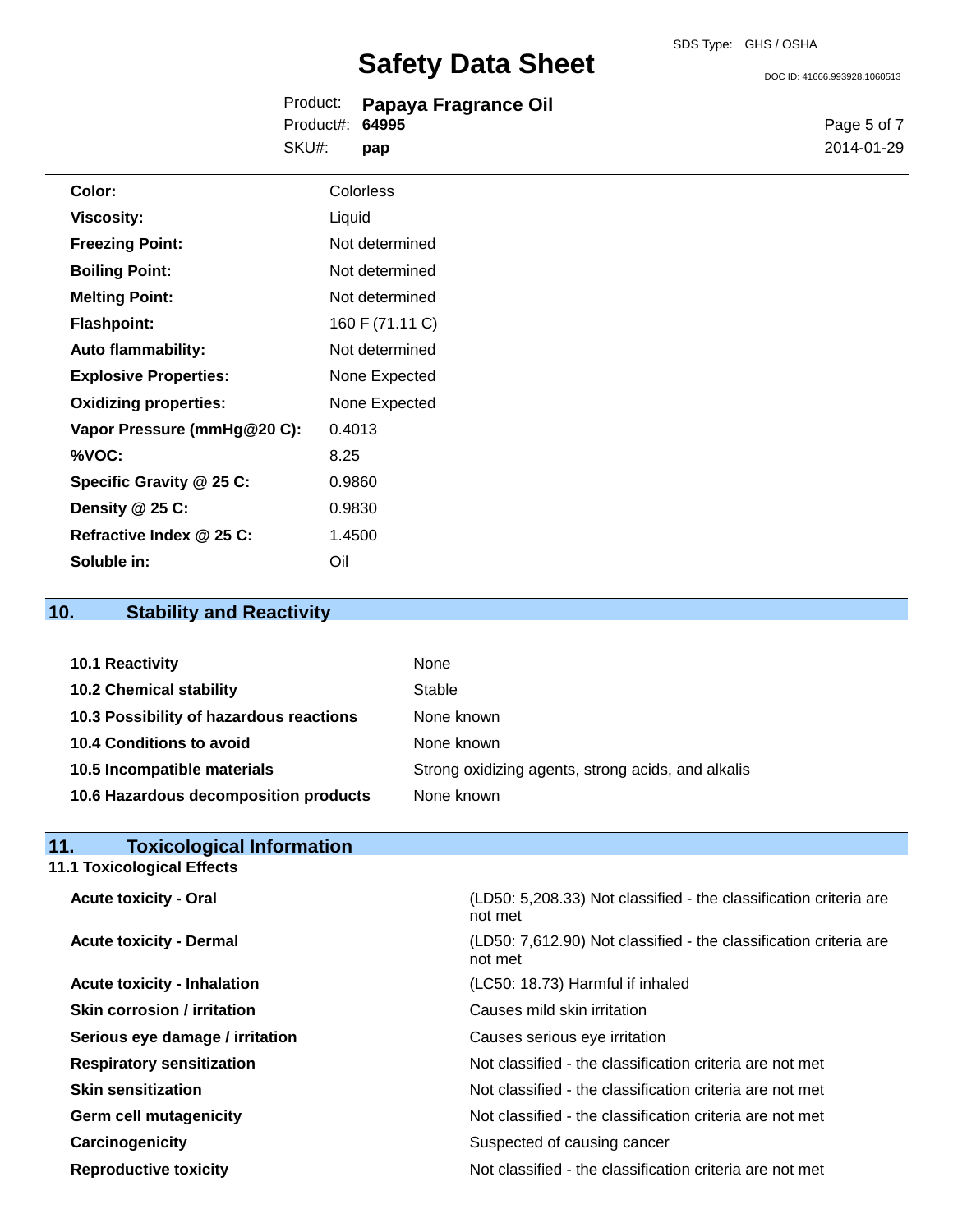SDS Type: GHS / OSHA

DOC ID: 41666.993928.1060513

|                 | Product: Papaya Fragrance Oil |
|-----------------|-------------------------------|
| Product#: 64995 |                               |
| SKU#:           | pap                           |

Page 6 of 7 2014-01-29

**Specific target organ toxicity - single exposure** Not classified - the classification criteria are not met **Specific target organ toxicity - repeated exposure** Not classified - the classification criteria are not met **Aspiration hazard Not classified - the classification criteria are not met** Not classified - the classification criteria are not met

## **12. Ecological Information 12.1 Toxicity Acute acquatic toxicity Chronic acquatic toxicity Harmful to aquatic life with long lasting effects Toxicity Data on soil no data available no data available Toxicity on other organisms no data available 12.2 Persistence and degradability no data available 12.3 Bioaccumulative potential example 3 and 2.3 Bioaccumulative potential** no data available **12.4 Mobility in soil 12.4 Mobility in soil 12.5 Other adverse effects** no data available

## **13. Disposal Conditions**

#### **13.1 Waste treatment methods**

Do not allow product to reach sewage systems. Dispose of in accordance with all local and national regulations. Send to a licensed waste management company.The product should not be allowed to enter drains, water courses or the soil. Do not contaminate ponds, waterways or ditches with chemical or used container.

## **14. Transport Information**

| Regulator<br>U.S. DOT (Non-Bulk)<br><b>Chemicals NOI</b> | <b>Class</b> | <b>Pack Group</b><br>Not Regulated - Not Dangerous Goods | <b>Sub Risk</b> | UN-nr. |
|----------------------------------------------------------|--------------|----------------------------------------------------------|-----------------|--------|
| <b>ADR/RID (International Road/Rail)</b>                 |              | Not Regulated - Not Dangerous Goods                      |                 |        |
| <b>Chemicals NOI</b>                                     |              |                                                          |                 |        |
| <b>IATA (Air Cargo)</b>                                  |              | Not Regulated - Not Dangerous Goods                      |                 |        |
| <b>Chemicals NOI</b>                                     |              |                                                          |                 |        |
| <b>IMDG (Sea)</b>                                        |              | Not Regulated - Not Dangerous Goods                      |                 |        |
| <b>Chemicals NOI</b>                                     |              |                                                          |                 |        |

### **15. Regulatory Information**

### **U.S. Federal Regulations:**

123-92-2 204-662-3 2 - 5 % Isoamyl acetate (Isopentyl acetate)

**TSCA (Toxic Substance Control Act):** All components of the substance/mixture are listed or exempt

**40 CFR(EPCRA, SARA, CERCLA and CAA)** This product contains the following components:

### **U.S. State Regulations:**